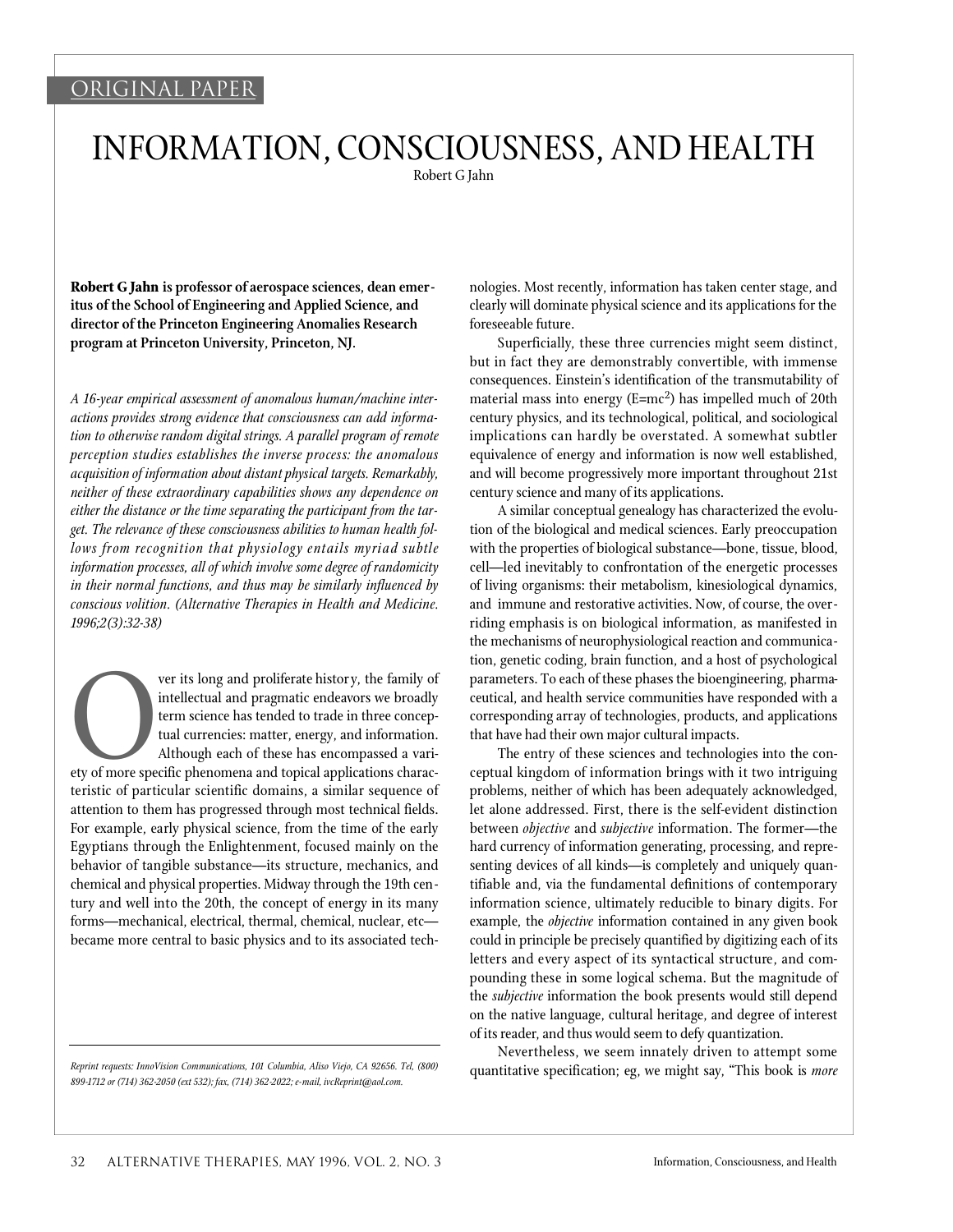interesting than that one," or "I have *zero* interest in it." Likewise, we might attempt to digitize the information displayed by a brilliant waterfall or a magnificient symphony in terms of the prevailing distributions of optical and acoustical frequencies and amplitudes; but in so doing we would largely fail to convey its subjective beauty or emotional impact. Nevertheless, we might try to express in pseudo-quantitative terms how much such vistas delighted us (eg, "That was even better than the last one" or "That is the finest I have ever seen"). And then, of course, there is the young child with widely outstretched arms, attempting to quantify his heartfelt emotion: "Mommy, I love you  $so-oo$ much!"

Quantification of subjective information will be a major challenge to the exploding era of information. Some will contend that it should not even be attempted—that subjective experience must be categorically excluded from the purview of natural science. We think not; and neither did the brilliant philosopher, psychologist, and humanist William James<sup>1</sup>:

The spirit and principles of science are mere affairs of method; there is nothing in them that need hinder science from dealing successfully with a world in which personal forces are the starting point of new effects. The only form of thing that we directly encounter, the only experience that we concretely have is our own personal life. The only completed category of our thinking, our professors of philosophy tell us, is the category of personality, every other category being one of the abstract elements of that. And this systematic denial on science's part of personality as a condition of events, this rigorous belief that in its own essential and innermost nature our world is a strictly impersonal world, may, conceivably, as the whirligig of time goes round, prove to be the very defect that our descendants will be most surprised at in our boasted science, the omission that to their eyes will most tend to make it look perspectiveless and short.

The need to include subjective information as a scientific currency is far more than an abstract philosophical issue. In a world increasingly driven by consumer reactions, political impressions, and delicate interpersonal expectations, for science to deny its immense intellectual power and cultural influence to this entire regime of common human experience would not only be irresponsible, it would be self-constraining and ultimately lead to its own *G* tterd mmerung.

Imposing as this challenge of the subjective may be, the penetration of science and technology into the forest of information will be considerably more complicated by a second problem; namely, the demonstrated capacity of consciousness to alter both subjective *and* objective elements of information. Few will quarrel with the first half of this claim. The self-evident capabilities of human consciousness to create profound subjective experiences for itself and others to enjoy via art, music, literary composition, or even via scientific and mathematical reasoning,

can hardly be disputed. The sublime experiences engendered by human love and empathy qualify equally well as enhancements of subjective information for their donors and their recipients. But quantifiable alteration of the *objective* information content of a physical or biological system solely by action of an attending consciousness is far more difficult to demonstrate and vastly more controversial to discuss—yet ultimately more critical in optimally configuring our scientific resources for service and accomplishment in the information age. It is this challenge that motivates our own program of research, a few aspects of which we would like to share with you in these pages.

### **PEAR PROGRAM**

The Princeton Engineering Anomalies Research (PEAR) program was formally established in the University's School of Engineering and Applied Science in 1979, for the sole purpose of rigorous scientific study of the interaction of human consciousness with random physical processes. The present laboratory staff comprises a compatible mixture of theoretical and experimental physicists, psychologists, and engineers, each complementing particular scientific expertise with appropriate humanistic interests. Financial support has been provided by a number of institutional and private philanthropic sources, which also have underwritten the program's efforts to stimulate broader collaborative research on consciousness-related topics within the University and around the world via such organizations as the Princeton Human Information Processing Group, the International Consciousness Research Laboratories, the Academy of Consciousness Studies, the Society of Scientific Exploration, and other less formal enterprises.

The research agenda of the PEAR laboratory itself has focused on three major areas: anomalous human/machine interactions, remote perception, and theoretical modeling of consciousness/environment interactions. Considerable technical literature on each of these programs has been published, $^{\rm 2}$  and a comprehensive review of the research, its contemporary relevance, and its broader cultural implications are presented in the book *Margins of Reality.*<sup>3</sup> Here we can only offer a brief sampler of these efforts and their major results.

#### **Human/Machine Interactions**

The basic protocol of these experiments requires human operators to attempt by anomalous means to influence the output of various simple machines, each of which involves some sort of random physical process. These devices are electrical, mechanical, fluid dynamical, optical, or acoustical in character; macroscopic or microscopic in scale; and digital or analog in their information processing and feedback displays. They generate data over a broad range of rates, in formats that are theoretically, or at least empirically, predictable. All are equipped with numerous fail-safe features to guarantee the integrity of the data and their freedom from artifact, and all can be precisely calibrated to establish their unattended statistical output distributions.

In all benchmark experiments the operators, seated in front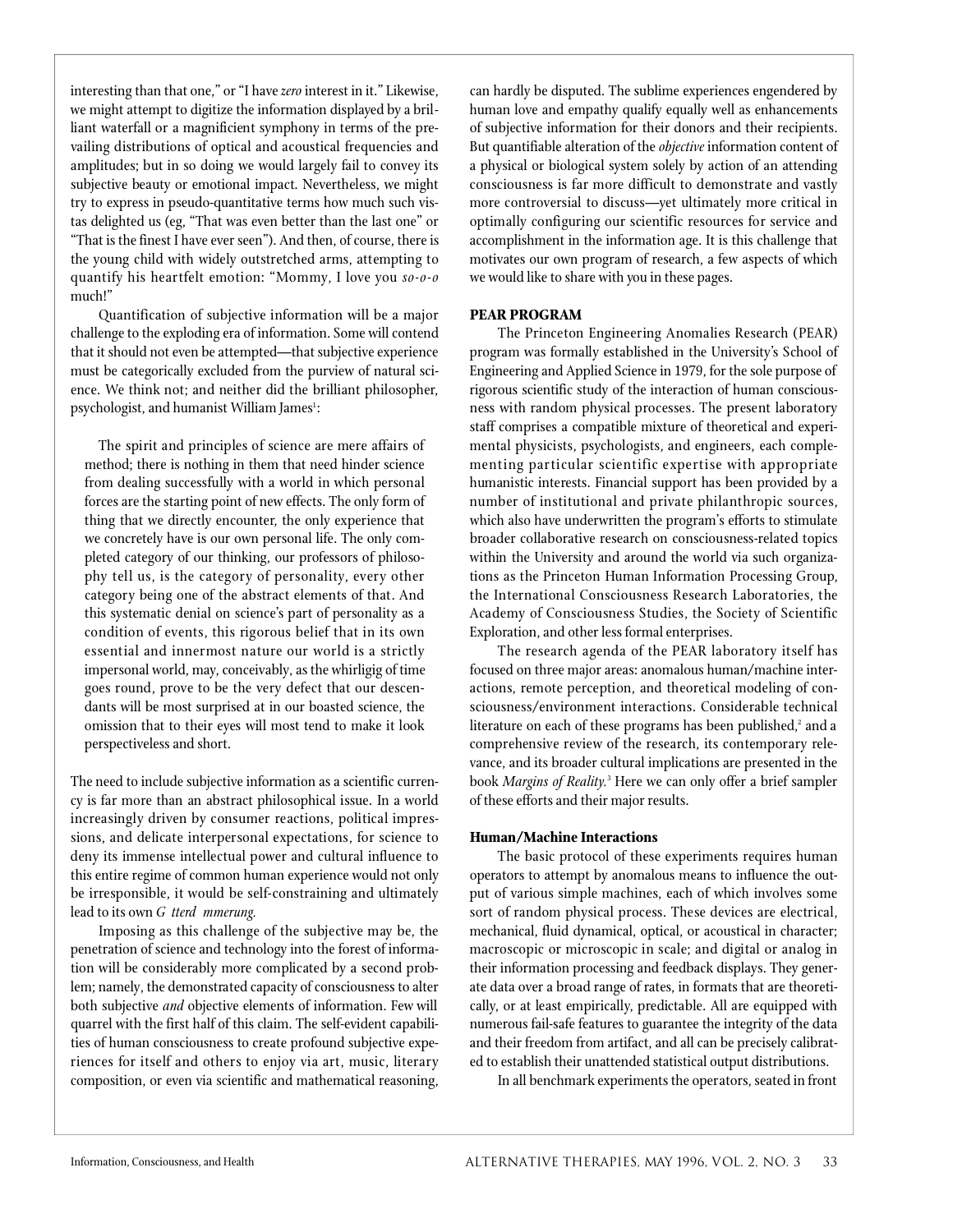of these machines (but in no physical contact with them) and using whatever personal strategies they wish, endeavor to produce statistically higher output values, lower output values, and baseline or unaltered output values over interspersed periods of pre-stated intentions. Great care is taken in the experimental design and data acquisition to preclude any form of spurious interference with the machine operation. Therefore, any systematic deviation of these three data streams from one another can only indicate the existence and scale of the sought anomalous effect.

Over the 17-year history of the program, more than 100 operators have performed such experiments. These participants have varied greatly in personality, background, intellectual sophistication, and style of operation, but all have remained anonymous, untrained, and uncompensated for their work, and none has claimed extraordinary abilities before or after their efforts. Throughout, we have regarded these operators as research colleagues rather than subjects of study, and no psychological or physiological tests have been attempted.

Variants of the benchmark protocols that have been explored include whether the intended direction of effort is chosen by the operator or assigned by some random indicator; whether the machine runs continuously or is initiated at intervals imposed by the operator; the pace and size of the data blocks; the presence or absence of feedback, and its character; the number of operators addressing the machine; the distance of the operator from the machine; and the time of machine operation relative to the time of operator effort. As of this writing, some 50 million experimental trials have been performed, containing more than 3 billion bits of binary information. From this large body of results, the following salient features may be extracted<sup>4</sup>:

1. Anomalous correlations of the machine outputs with prestated operator intentions are clearly evident. These take the form of shifts of the distribution means that are statistically replicable, and quantifiable in the range of a few parts in 10,000 deviation from chance expectation, on the average. Over the total database, the composite anomaly is unlikely by chance to about one part in a billion.

2. The output mean shifts achieved by the entire group of operators range smoothly over distributions that would be expected by chance, except that the composite mean values are shifted as specified above. No outlying values, indicative of "superstar" performance, are found.

3. Several of the individual operator databases are sufficiently distinctive and replicable in their relative effectiveness of high, low, and baseline intentions, and in their responses to particular protocol variations, to constitute characteristic "signatures" of achievement.

4. Both individually and collectively, the interior structures of the distributions of anomalous mean shifts are consistent with a model wherein the elemental binary probability intrinsic in each experiment has been altered from its design value of precisely one half to slightly higher or lower values, depending on the operator, intention, and protocol.

5. The scale and character of the results are relatively insensitive to the particular random device employed. In some cases, the characteristic operator signatures are quite similar from one device to another.

6. Although few psychological or physiological correlates have been attempted, significant differences in male and female performance have been identified.

7. Two operators addressing a given experiment together do not simply combine their individual achievement signatures; rather, their "co-operator" results are characteristic of the pair. Co-operators of the same sex are less effective than male/female pairs. "Bonded" male/female pairs produce the highest scores of any operator subsets.

8. No learning or experience benefits are observed. To the contrary, operators tend to perform best over their first major experimental sets, then decline in performance over the next one or two sets, after which they recover better performance that sta bilizes to their individual values over subsequent sets. These sequential patterns, termed "series position effects," are reminiscent of switching transients occurring in many physical and biological situations.

9. No dependence of individual or collective effect sizes on the distance of the operators from the machine appears in the data. Operators addressing the machines from thousands of miles away produce effect sizes and characteristic signatures similar to those that they achieve seated next to the machines in the laboratory.

10. Experiments performed "off-time" (ie, with operators exerting their intentions several hours before or after the machines actually produce their data strings) show similar effect sizes and internal characteristics to those performed "on-time" (ie, with machine operation concurrent with the operators' periods of effort).

11. Subjective reports from the most successful operators speak of a sense of resonance or bond with the machine, of surrendering their sense of identity to merge with the machine into a unified system, of exchanging roles with the machine, of "falling in love" with it, or of having "fun" with it.

From this huge array of empirical indications, it seems unavoidable to conclude that operator consciousness is capable of inserting information in its most rudimentary *objective* form—namely, binary bits—into these random physical systems by some anomalous means, independent of space and time.

Human/machine experiments similar to these have been conducted at many other laboratories, with anomalous results commensurate with our own.<sup>5</sup> Of particular interest to the human health arena are those few studies that have demonstrated responses from biological substances or living organisms employed as the random targets of the operators' intentions. Equally relevant are a small body of experiments in which the role of the operators has been played by other than human species (eg, chicks, rabbits, mice, etc), all of which seem capable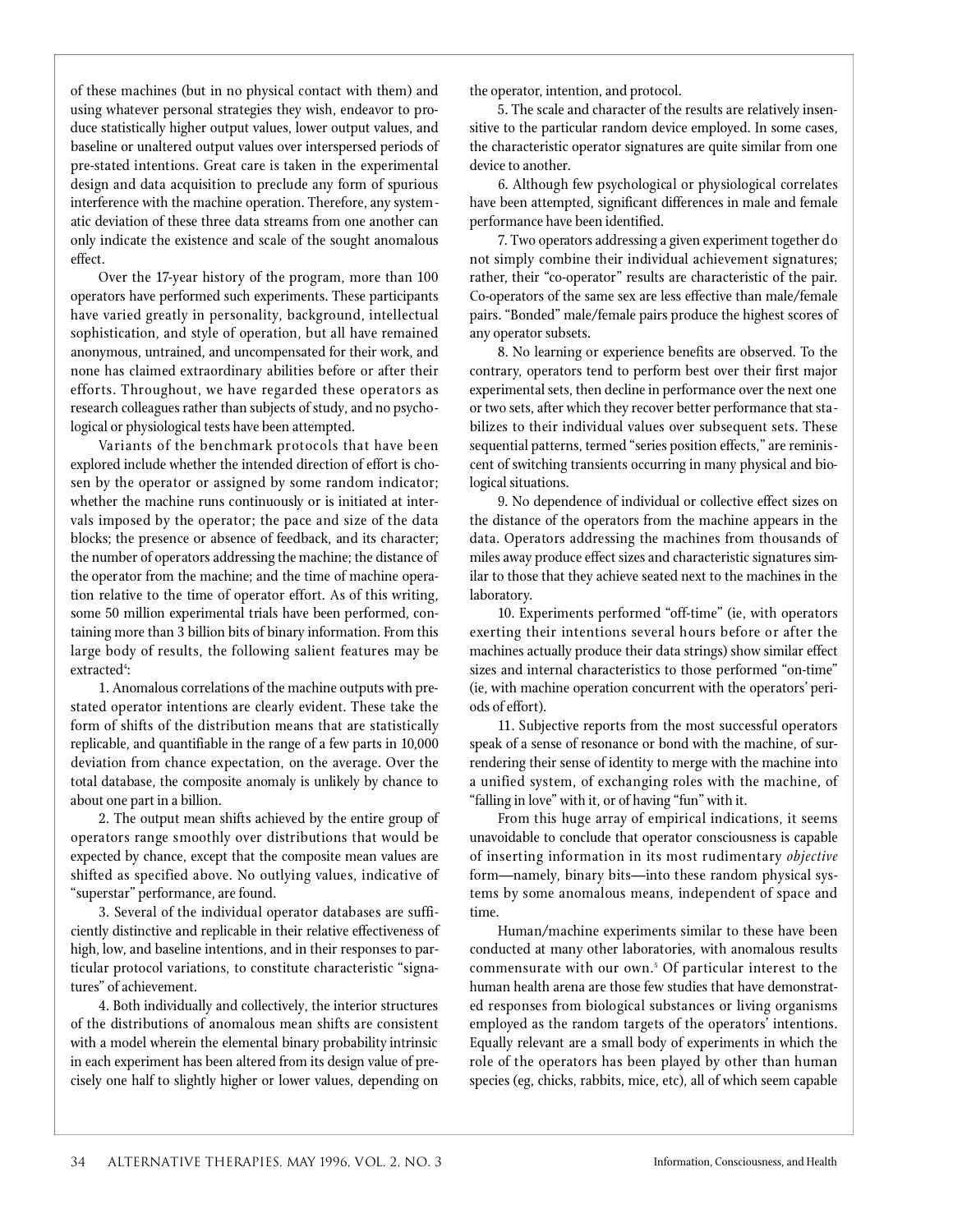of influencing random electronic processors to respond to some biological or emotional needs.<sup>6</sup> These results, combined with further studies in our own program that demonstrate anomalous responses of portable random event generator units unobtrusively placed in various human group environments—such as religious services, sporting events, professional meetings, medical counseling sessions, or other convocations entailing some collective emotional potential7—confirm the ubiquitous character of these information anomalies, and broaden their potential importance to our individual and cultural welfare.

#### **Remote Perception**

In this complementary class of experiment, the "target" is not a physical device or process in a laboratory environment, but a physical scene at some remote geographical location. The goal of the human participant is not to insert information into the target, but to extract information from it by anomalous means. In the usual protocol, two participants are involved in any given experiment. One, the "agent," is physically present at the target location, which has been selected by some random process, and there immerses himself emotionally and cognitively in the scene, records its characteristics on a standard check sheet, and takes photographs of it. The other, the "percipient," located many miles from the scene and with no prior knowledge of it, attempts to perceive aspects of its ambiance and detail, then records those impressions on the same standard check sheet in some less structured narrative or sketch. The agent and percipient check sheets are subsequently digitized, and their degree of consonance is scored numerically by a variety of algorithms. The results, indicative of the amount of objective information acquired by the percipient, can then be arrayed in quantitative statistical formats similar to those used in the human/machine experiments.

Several hundred such remote perception experiments have been performed and scored, with results quite similar to those of the human/machine experiments. <sup>8</sup> The overall anomalous effect size is actually somewhat larger, but the interior statistical details are qualitatively much the same, and participant-specific characteristics are again evident. Most importantly, the effect sizes are again statistically independent of the distance between the percipient and the target, up to ranges of several thousand miles. They, too, are independent of the time interval between the perception effort and the agent's immersion in the target, up to several days, both positive and negative.

Studies such as these also have been performed elsewhere, albeit with somewhat different protocols and scoring methods, and similar anomalous yields have been obtained.<sup>9</sup> Unfortunately, there have been few controlled studies reported that employ biological systems or physiological features as targets, although some psychic practitioners will claim such abilities. Nevertheless, from our extensive body of rigorous remote perception experiments we must draw a second basic conclusion: human consciousness is able to extract information from physical aspects of its environment by some anomalous means that is independent of space and time. Although the information

acquired by the percipient is originally subjective in character, it nevertheless survives the transposition to an objective, digital information form imposed by the scoring methods.

#### **Theoretical Models**

Any attempt to set forth a theoretical model to complement such experimental data in a traditional scientific dialog is an awesome epistemological task. Not only are the empirical effects keenly anomalous in the present scientific framework, but in their demonstrably participant-specific characteristics they involve important subjective parameters not readily accommodated by scientific language, let alone by scientific formalism. Beyond this, the results are inescapably hyperstatistical, ie, they involve a folding of the personal and collective statistical variations in participants' performances with the normal statistical behavior of the physical systems. Also, the series position sensitivity of the results, along with the lack of superposability of individual operator effects in co-operator experiments, imply strong nonlinearities in the underlying mechanisms. On the psychological side, a number of the empirical results indicate that unconscious as well as conscious processes may be involved, and very little theoretical framework for the former is available. Finally, the demonstrated lack of dependence of the phenomena on distance and time will strain any model rooted in classical physical theory.

Given all of this, it is essential to approach the modeling task at a rudimentary level. To begin, we might reiterate the four generic ingredients that pervade all of the research outlined above:

• *a random process or system* such as a machine driven by some random physical process, or an array of physical details embodied in a randomly selected geographical target

• *consciousness* of the operators, percipients, and agents, acting under some intention, volition, or desire

• *information*, coded in binary form, being added to, or extracted from, the random system

• *a resonance,* or bond, or sharing of identity between operator and machine, percipient and agent, percipient and target, or two operators that facilitates the information transfer between the consciousness and the random system in some lighthearted, game-like context

It also may be useful to note that these are just special cases of the more general ingredients that characterize virtually any form of creative human experience:

• *an environment or context* that provides raw material for the creation

• *a consciousness* driven by some intention, purpose, or desire

• *information* flowing between the consciousness and the pertinent environment

• *a resonance* between the consciousness and the environment that nurtures the creative task, be it artistic achievement, athletic performance, or simple creative rumination on any subject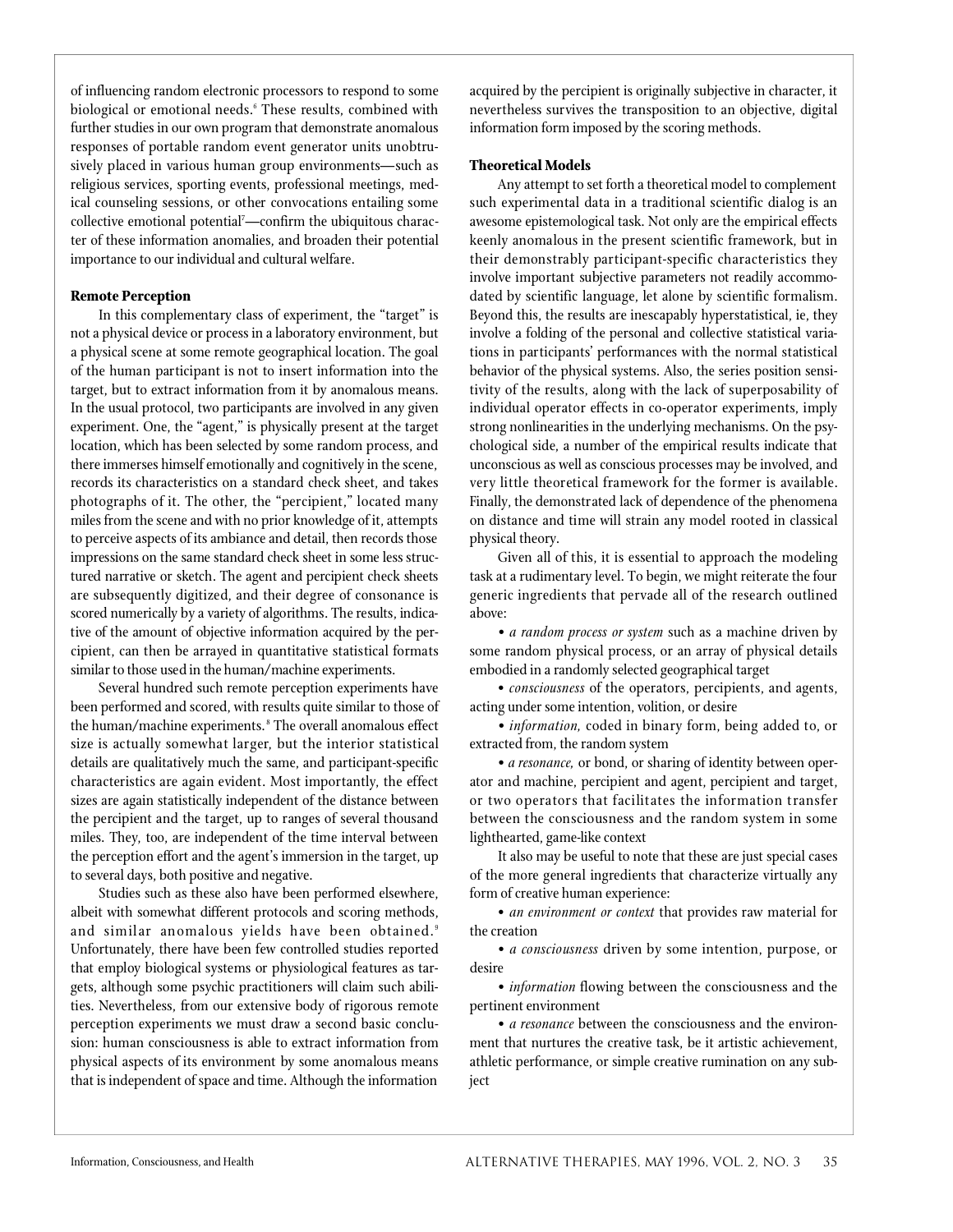In other words, the narrow range of consciousness-related anomalous phenomena we have been studying may be an indicative microcosm of a much broader genre of human capacity the capacity to create, to order, or to heal. Thus, in attempting to model our empirical data, we may in fact be modeling the essence of human creative experience.

On the basis of our earlier crude catalog of the science of information, it follows that any model we erect to represent consciousness must encompass all four quadrants of its active and proactive, objective and subjective interactions with the physical world. Substantial bodies of established theory addressing some elements of this matrix exist, but unfortunately they do not communicate well with one another, and they leave major gaps in the coverage. For example, modern science is replete with objective, reactive models of the physical world, most of which have been well confirmed empirically. For our purposes, the formalisms of statistical mechanics, information theory, and quantum mechanics seem most apt, and we indeed invoke them heavily in our model. Objective models of consciousness also abound in the regimes of cognitive psychology and neuroscience, albeit in less precise formats than their physical counterparts, and some reference to these also can prove useful. But on the subjective side of the matrix our reservoirs of established models stand very shallow. Physical science has virtually nothing to say about subjective experience and, with the possible exception of the observational interpretations of quantum mechanics, acknowledges no proactive role for human participants. The situation is little better in the psychological and neurophysiological sectors, where subjective and proactive aspects of the psyche have seldom been treated in other than vague qualitative terms. One might hope that the troubled history of scholarly parapsychology or the clinical practice of psychiatry might contain some useful empirical experience, conceptualization, and nomenclature, but quantitative modeling has rarely been attempted in either field. Thus, our theoretical task becomes much more than redeployment of established models; major increments in concept, as well as in structure, will be required.

Very briefly, our strategy has been to appropriate the one form of existing physical theory that acknowledges human observation, however obliquely-namely, the so-called "Copenhagen" interpretation of quantum mechanics-and to extend its concepts and formalisms to include consciousness much more broadly and explicitly. We thereby attempt to extend what has been termed the "physics of observation" into a "physics of experience." The main postulates of this model, which are developed in detail in the references, $3,10$  may be summarized:

1. Like elementary particles (a form of matter) and physical light (a form of energy), consciousness (a form of information) enjoys a wave/particle duality that allows it to circumvent and penetrate barriers and to resonate with other consciousnesses and with appropriate aspects of its environment. Thereby it can both acquire and insert information, both objective and subjective, from and to its resonant partners, in a manner that would be anomalous to its "particulate" representation.

2. The celebrated quantum mechanical principles of "uncertainty," "exclusion," "correspondence," "complementarity," "superposition," "indistinguishability," etc—all of which are inexplicable in classical scientific terms-are at least as characteristic of the consciousness as of the physical systems and processes with which consciousness interacts. Manifestations of these transposed "consciousness principles" can readily be noted in a broad range of human activities and relationships.

3. The traditional objective properties and coordinates of physical theory—distance, time, mass, charge, momentum, energy, and so on—can be generalized to encompass corresponding subjective concepts, of which the objective versions are just special cases, more rigidly defined for analytical purposes.

4. The composite theory is not a model of consciousness per se, nor of the physical world; rather, it is a model of the experiential products of the interpenetration of an otherwise ineffable consciousness into an equally ineffable environmental surround.

Using such a perspective and vocabulary, it is possible to erect various consciousness "structures" and interactions, using essentially the same formalistic approach as does quantum physics. For example, consciousness "atoms" may be assembled wherein the experiences of an individual are represented by patterns of standing waves, akin to the bound electronic configurations of the hydrogen atom. With these consciousness atoms thus defined, their combination into consciousness molecules may also be undertaken. This bonding process, which is classically inexplicable even in physical situations, is a particularly illuminating format for representation of the anomalous operator/machine and percipient/target interactions described earlier, and for broader comprehension of many other consciousness-related phenomena as well. For example, in the physical regime, when the wave patterns of the valence electrons of two atoms come into close interaction, they cannot be distinguished in any observable sense. This loss of identity or information, when properly acknowledged in the quantum mechanical formalism, leads to an "exchange energy" that is the basis of the molecular bond. (This process is an excellent example of the equivalence of energy and information mentioned earlier.) Our metaphor would thus predict that an individual consciousness immersed in a given environmental situation would sustain a set of characteristic experiences.

A second individual, exposed to the same situation, would manifest a different set of experiences. However, if these two consciousnesses were strongly interacting, their experiential wave patterns would become resonantly intertwined, resulting in a new pattern of standing waves in their common environment. As demonstrated in the co-operator experiments described earlier, these "molecular" experiences may be quite different from the simple sum of their "atomic" behaviors, and if we insist on comparing them with such, they will appear anomalous. In their own properly constituted molecular context, however, they are quite normal and, in principle, predictable.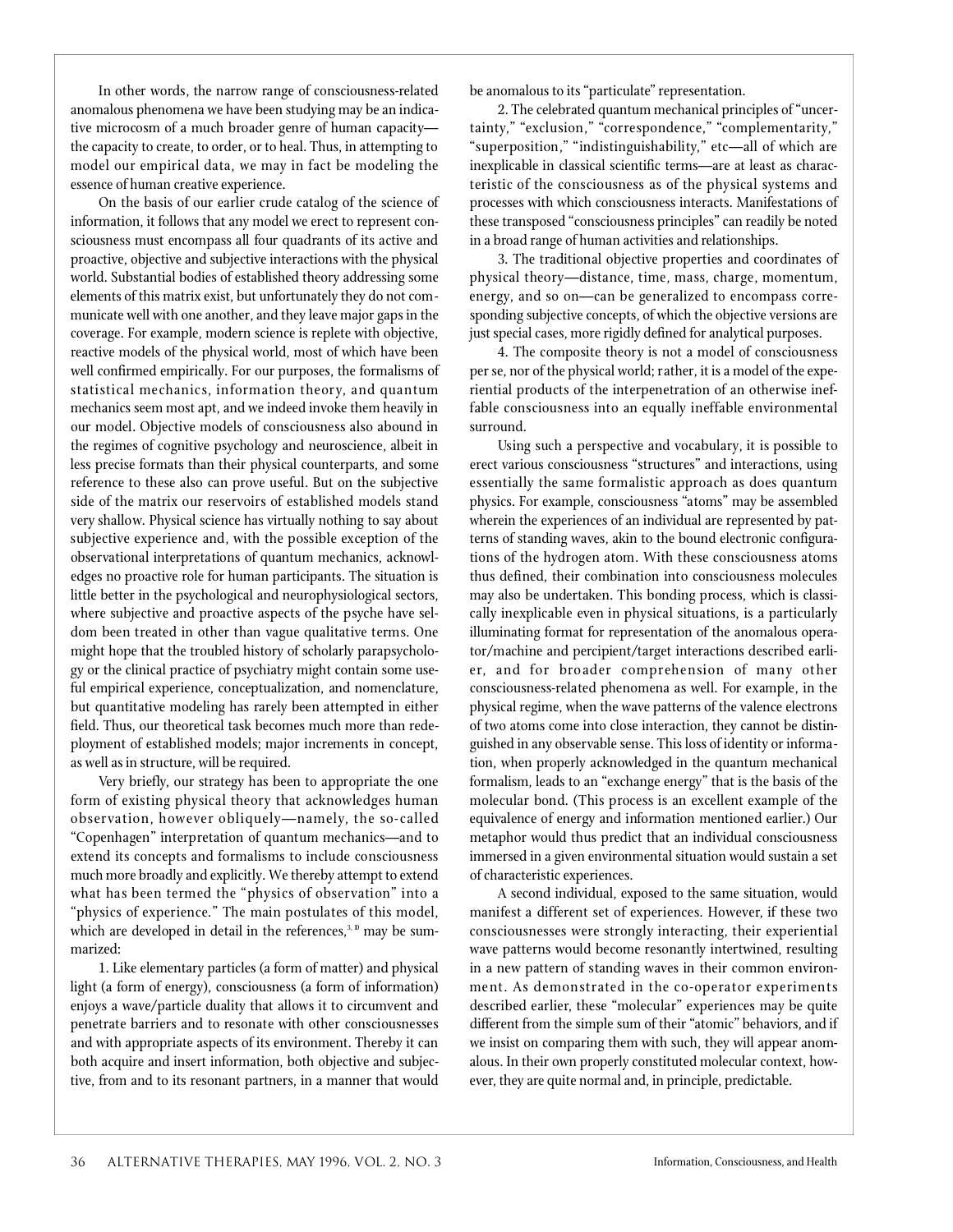Even our individual operator/machine effects may be addressed in this fashion if we are willing to concede some form of "consciousness" to the machine—in the sense that it, too, is a system capable of exchanging information with its environment. Thus, a bonded operator/machine system should not be expected to conform to the isolated operator and isolated machine behaviors, but to establish its own characteristic behavior. Viewed as an influence of one system (the operator) upon another (the machine), the empirical results are inexplicable within the canonical behaviors of the isolated systems; viewed as a process of wave-mechanical resonance between two components of a single interactive system, they behave quite appropriately. Otherwise put, the surrender of subjective identity implicit in the human/machine bond is manifested in the appearance of objective information on the digital output string; the entropy of that string has literally been reduced by its involvement with a human consciousness.

Such a model can also be applied to the remote perception effects in terms of a resonant bond between the percipient and the agent that enables the "anomalous" acquisition of information about the prevailing physical target environment in which both are emotionally immersed. Alternatively, one might pose the "molecular bond" between the percipient and the target scene, with the agent assigned the role of establishing a facilitating environment for the anomalous communication between the two. In either representation, the merging of subjective identities again enables the transfer of objective information, in this case manifesting as a coherence between the agent and percipient response forms.

This concept of resonance as a mechanism for introducing order into random physical processes may also be a viable model for comprehending other equally "anomalous," if somewhat less provocative, processes such as artistic, intellectual, or biological creativity; or human trust, hope, or affection. That is, the essential mechanisms of these processes may devolve from the same principle of indistinguishability, whereby the surrender of information distinguishing the two interacting subsystems within a single complex system translates into an increment in the structural strength of the bonded system. Thus, when the perceived boundary between consciousness and its environment is permeated via subjective merging of the "I" with the "Not I," the resultant bonded system may manifest alterations in both the physical environment and the consciousness in some consequential way. If this resonance entails a volitional or intentional component, be it conscious or unconscious, the bonded system will reflect that intention in a manner unique to the particular "molecule." Our experimental results suggest that, whereas the scales of these effects may be marginally small and impossible to identify on a trial-by-trial basis, they nevertheless can manifest in significant probabilistic trends accumulated over large bodies of experience.

From all of this emerges the intriguing possibility that what we denote as "chance" behavior in any context, rather than deriving from some ultimately predictable, fully mechanistic behavior of a deterministic physical world, is actually some immense subsumption of a broad distribution of potentialities reflective of all possible resonances and intentions of consciousness with respect to the system or process in question. Sir Arthur Eddington<sup>11</sup> proposed the possibility in only slightly different terms:

It seems that we must attribute to the mind power not only to decide the behaviour of atoms individually but to affect systematically large groups—in fact to tamper with the odds on atomic behaviour.... Unless it belies its name, probability can be modified in ways in which ordinary physical entities would not admit of. There can be no unique probability attached to any event or behaviour; we can only speak of "probability in the light of certain given information," and the probability alters according to the extent of the information.

### **IMPLICATIONS FOR HEALTH**

What has all this to do with the third element in our title human health? Without question, the most magnificent of all information acquisition, processing, and generation systems is the human consciousness. It handles both objective and subjective information with an elegance and sophistication that no contemporary data processor or controller can approach. Likewise, the most magnificent of all communication and response systems is the human physiology. From its most basic atomic and molecular structure, through its DNA and RNA macromolecules, to its proliferate physical, chemical, and biological networks, it handles all manner of objective and subjective information via a plethora of processes that invariably involve certain random components. Many physiological malfunctions and diseases including allergies, the HIV spectrum, cancer, and various neurological aberrations are directly attributable to some "disorder" of such simple and complex information processors. When functioning properly, however, both the consciousness and the physiological corpus are past masters at exchanging information with their external environments, allowing themselves to learn from, and adjust to, the latter.

But doubtless the most intimate of all systemic resonances is that between the physical body and its associated consciousness, given how heavily each is committed to the other for sustenance, safety, and challenge. Through an amazing array of hard-wired, soft-wired, and—in all likelihood—wireless connections and activators, the mind and body have elaborate options for guiding, protecting, and providing for each other to the higher welfare of the whole. The most primordial of needs--to eat, sleep, survive, and procreate—dominate the limbic brain and propagate throughout the basic organism. But also various subtler health aspirations—to be strong, attractive, alert, and intelligent-are physiological drivers imposed by conscious or subconscious volition on its compatriot corpus.

If, as we have demonstrated, consciousness, via its own expressed desire, can bring some degree of order into a simple